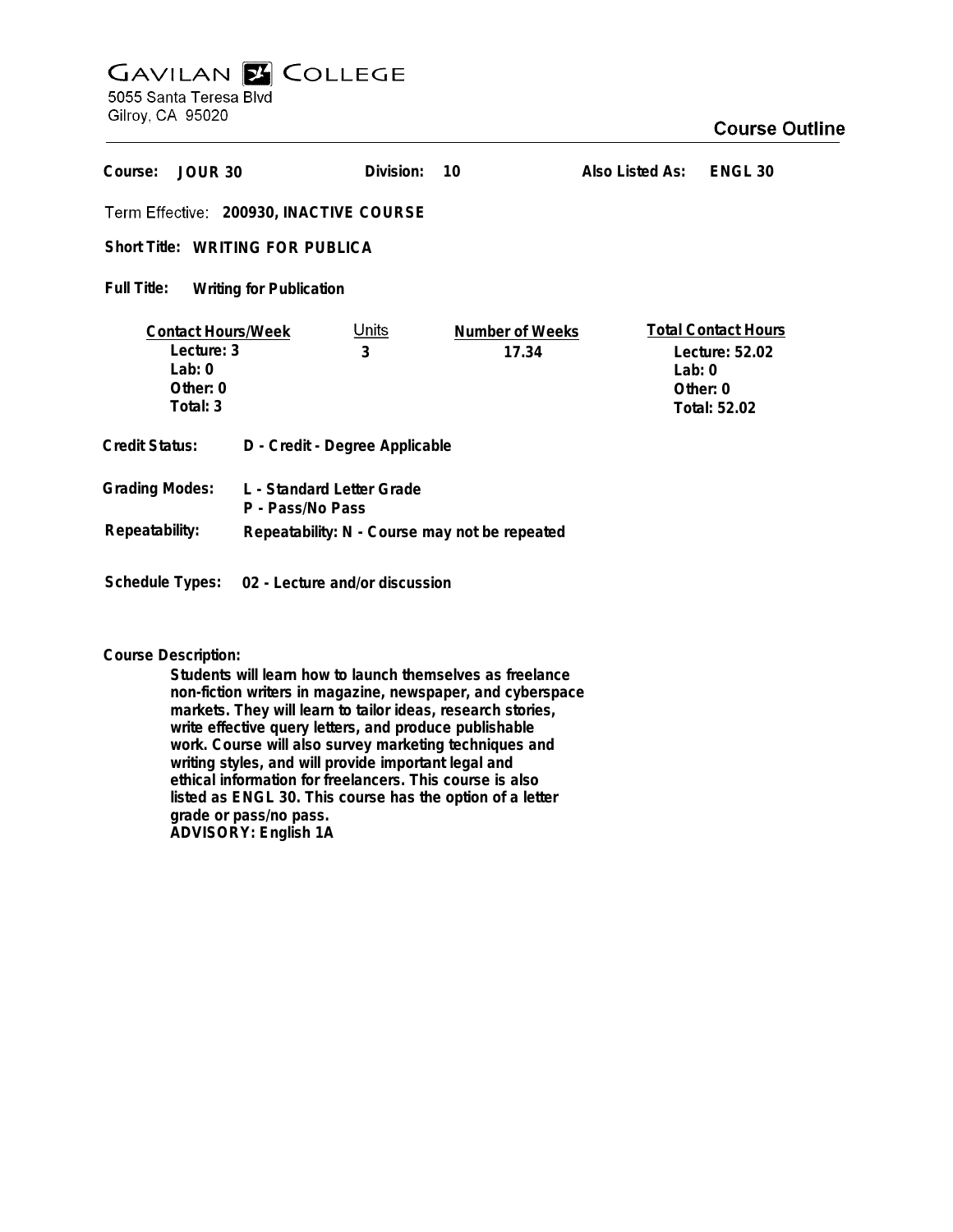**ARTICULATION and CERTIFICATE INFORMATION Associate Degree: GAV C1, effective 199270 CSU GE: IGETC: CSU TRANSFER: Transferable CSU, effective 199270 UC TRANSFER: Not Transferable**

## **PREREQUISITES:**

# **COREQUISITES:**

#### **STUDENT LEARNING OUTCOMES:**

**1. Student will demonstrate understanding of the magazine industry and**

**its current challenges;**

**2. students will be able to compare possibilities**

**for freelancers to possibilities for staff-writers;**

**3. students will be able to evaluate their own ideas from the point of view of potential**

**editors;**

**4. students will present their ideas effectively in query**

**letters and in articles;**

**5. students will evaluate various sources' usefulness for their research purposes;**

**6. students will demonstrate understanding of rudimentary media law and media ethics;**

**7. students will practice negotiating fair contracts for themselves;**

**8. students will evaluate for themselves the value of joining professional organizations and associations.**

**9. Students will understand legal and other differences in writing for online vs. print publications.**

## **TOPICS AND SCOPE:**

**Inactive Course: 12/08/2008**

**1 3 Introduction to magazine writing; History of US**

Magazines.<br>2 3 1

- **2 3 Today's magazine industry.**
- **3 3 Markets and demographics**
- **4 3 Inside three popular magazines: stables, staffs,**

**and group journalism.**

- **5 3 Research**
- 
- **6 3 Getting Ideas 7 3 Choosing your form**
- **8 3 Query letters**
- **9 3 Writer-Editor relations**
- **10 3 Interviewing**
- **11 3 Organizing**
- **12 3 Leads**
- **13 3 Writing and rewriting**
- **14 3 Conclusions: editing**
- **15 3 Freelance law**
- **16 3 Freelance and Ethics**
- **17 3 The Freelancing Business**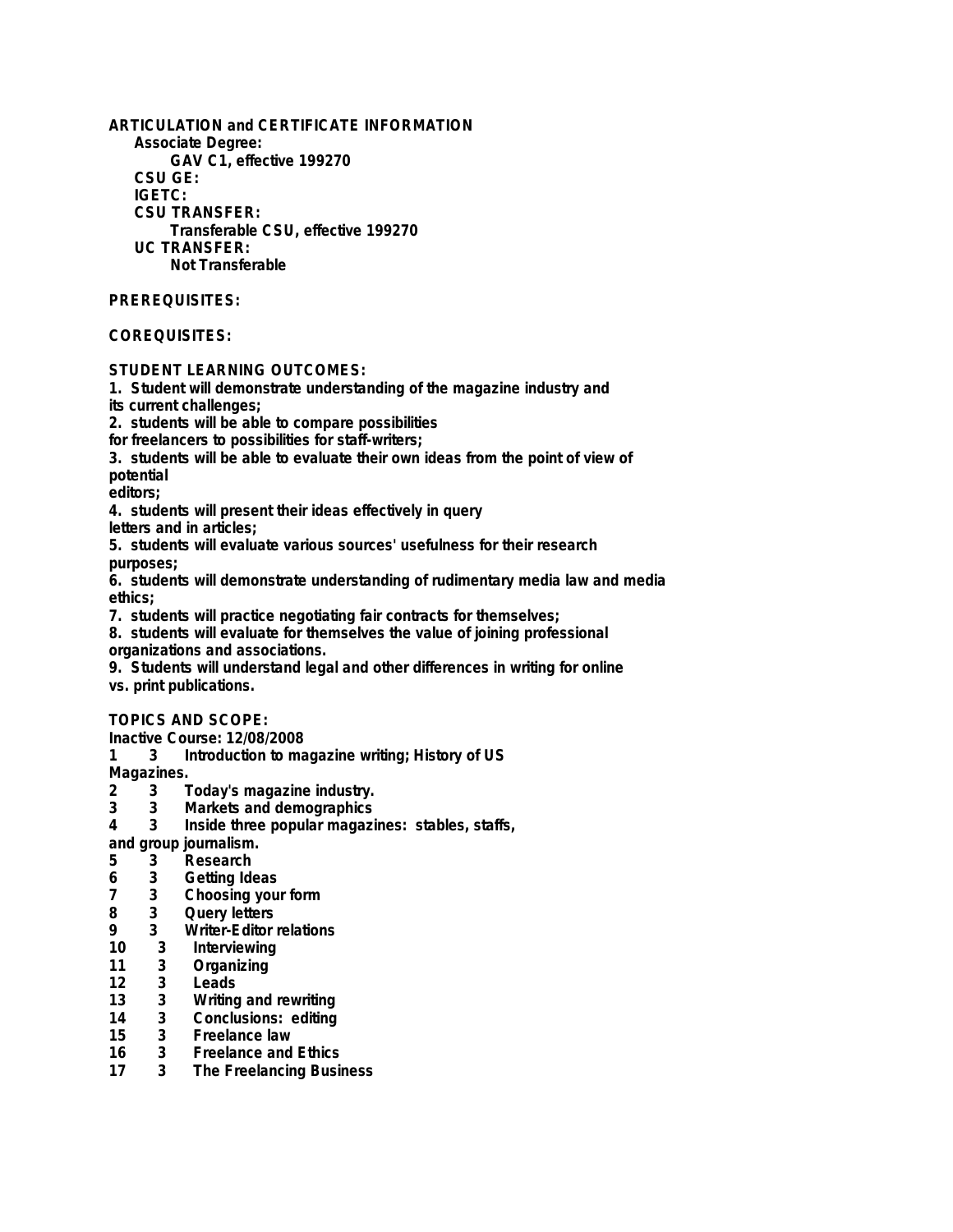**Out-of-Class Assignments:**

**1. Students will research the history of one magazine of their choice for a short paper.**

**2. Using library resources, students will identify ten magazines they would like to query. They will do basic financial research on three of those ten.**

**3. Survey of magazine readers; research for magazine design.**

**4. Students will design a magazine of their choice, using**

**magazine terminology and targeting a particular market. 5. Students will gather research resources on a topic of their**

**choice.**

**6. Information-gathering interviews with local experts; self assessment exercise.**

**7. Students will choose two forms and write articles using those forms.**

**8. Students will prepare for an in-class exercise in which they act as "editors," critiquing a set of query letters to a hypothetical magazine.**

**9. Students will write a series of letters between an imaginary writer and imaginary editor.**

**10. Students will conduct three phone or inperson interviews for articles they wish to write.**

**11. Students will analyze, in writing, the organization of three magazine articles assigned to them.**

**12. Students will gather several leads for in-class analyses.**

**13. Students will prepare a draft to work on in class.**

**14. Students will complete several editing worksheets.**

**15. Students will complete final draft of two major magazine articles,**

**16. Students will develop personal codes of writing ethics.**

**17. Students will write an essay on their goals in publishing their writing.**

**COURSE OBJECTIVES:**

**cuss on paper why they are interested in writing for magazines; students will clarify their own goals for the class. Students Students will demonstrate understanding of the development of the magazine industry; students will be able to analyze major characteristics of the magazine business in the 18th, 19th, and 20th centuries; students will be able to explain the geographical concentration of magazines and students will be able to point to a half dozen magazines that are (or were) representative of important trends in magazine development in this century. 2. Students will be able to summarize the state of the publishing**

**industry today; students will demonstrate understanding of problems and issues facing the magazine and the online publishing industries; students will learn four explanations for the proliferation of magazines in the last twenty-five years; students will learn four explanations for the difficulties new magazines face; students will be familiar with major periodicals in the field that can keep them up to date on magazines in the U.S; students will compare online to print industries.**

**3. Students will demonstrate understanding of basic market research techniques; students will demonstrate ability to design magazines for specific markets; students will be able to clearly explain their own family's demographics; students**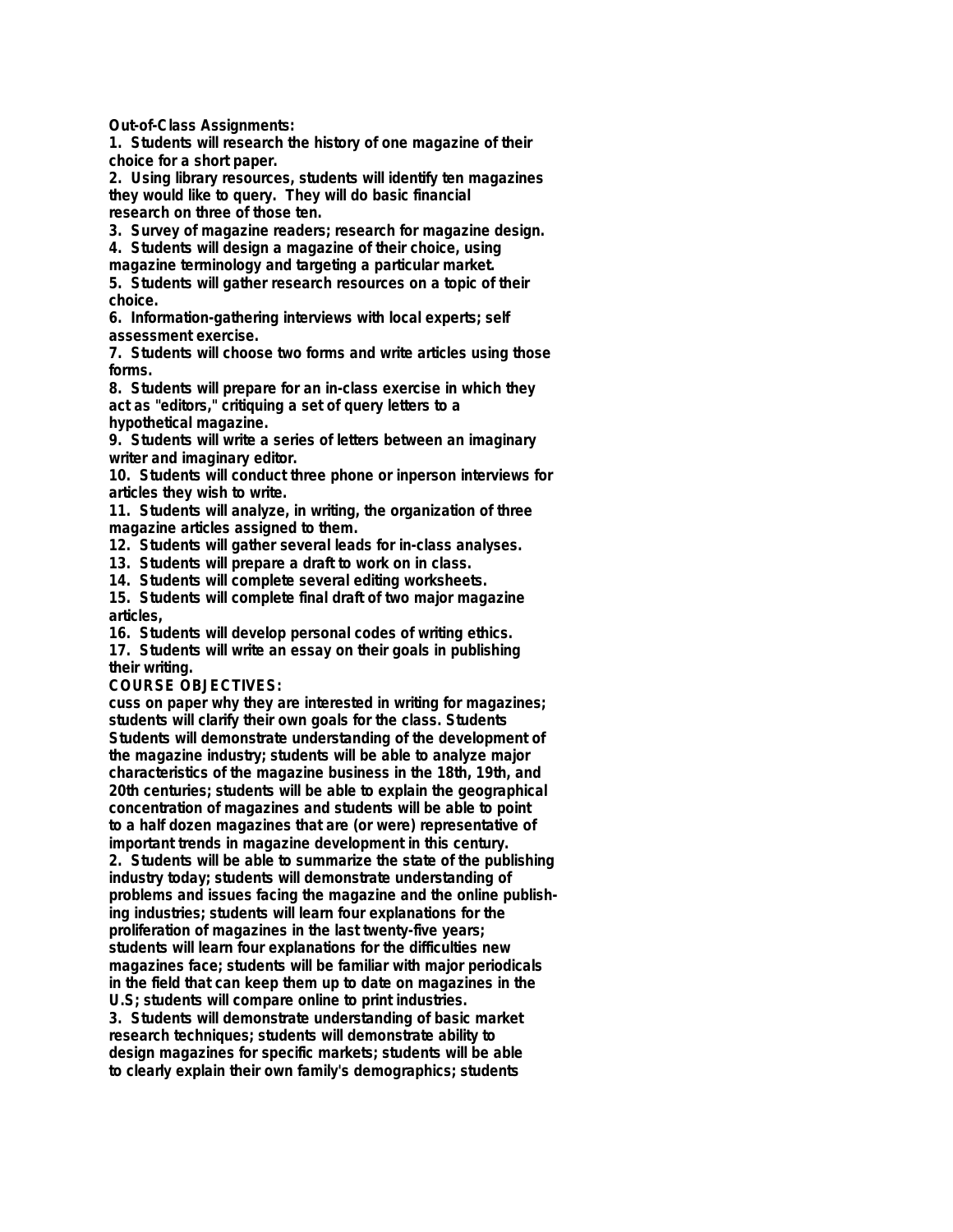**will demonstrate understanding of the problems involved in market-driven publishing.**

**4. Students will demonstrate understanding of three kinds of magazines and their writing staffs-stables, staffs and group journalism; students will test theories about the effect of magazine organization upon quality of writing upon quality of writing and/or information; students will demonstrate knowledge of basic magazine terminology; students will be able to draw a flow chart explaining the magazine production cycle from the point of view of writers and editors.**

**5. Students will demonstrate understanding of the role of the editor at a magazine; students will demonstrate knowledge of four aids to writer-editor relations; students will be alert to five problems common between writers and editors; students will learn to do deadline planning; students will demonstrate understanding of the financial and legal options they may be offered by editors; students will demonstrate understanding of basic contract terms used by most magazines; students will be able to differentiate between good and unsatisfactory contracts. 6. Students will learn how to find people who can give them valuable information; students will demonstrate understanding of effective techniques for requesting and getting interviews; students will learn several steps to prepare for an interview; students will learn how to begin and end interviews; students will learn special techniques for phone interviews; students will practice interviewing in class; students will learn how to follow up interviews and cultivate sources.**

**7. Students will learn basic prewriting techniques; students will learn four options for organizing their research; students will learn to use outlines for their magazine articles; students will demonstrate understanding of several forms of organization for a magazine article.**

**8. Students will define what makes a good lead good; they will learn to recognize good leads; students will learn how to analyze and re-write problemmatic leads; students will demonstrate understanding of five kinds of commonly used leads; students will learn ten problems to avoid in leads.**

**9. Students will learn how to look critically and constructively at their own work and at the work of their peers; students will learn basic revising tools; students will rewrite several short pieces and work in groups on a major revision of their work.**

**10. Students will learn how to think a piece through to an effective, powerful conclusion; students will be able to analyze conclusions weak; students will learn basics of editing for grammar, style, spelling and usage and will demonstrate knowledge of relevant guidebooks.**

**11. Students will learn how the First Amendment has protected magazine publishing; students will learn how libel has affected magazines and their contents; students will demonstrate understanding of their rights to information under the FOIA and the Brown Act in California; students will demonstrate understanding of current legal issues facing magazines. Also, students will learn what electronic and copyright law says as it may pertain to their work.**